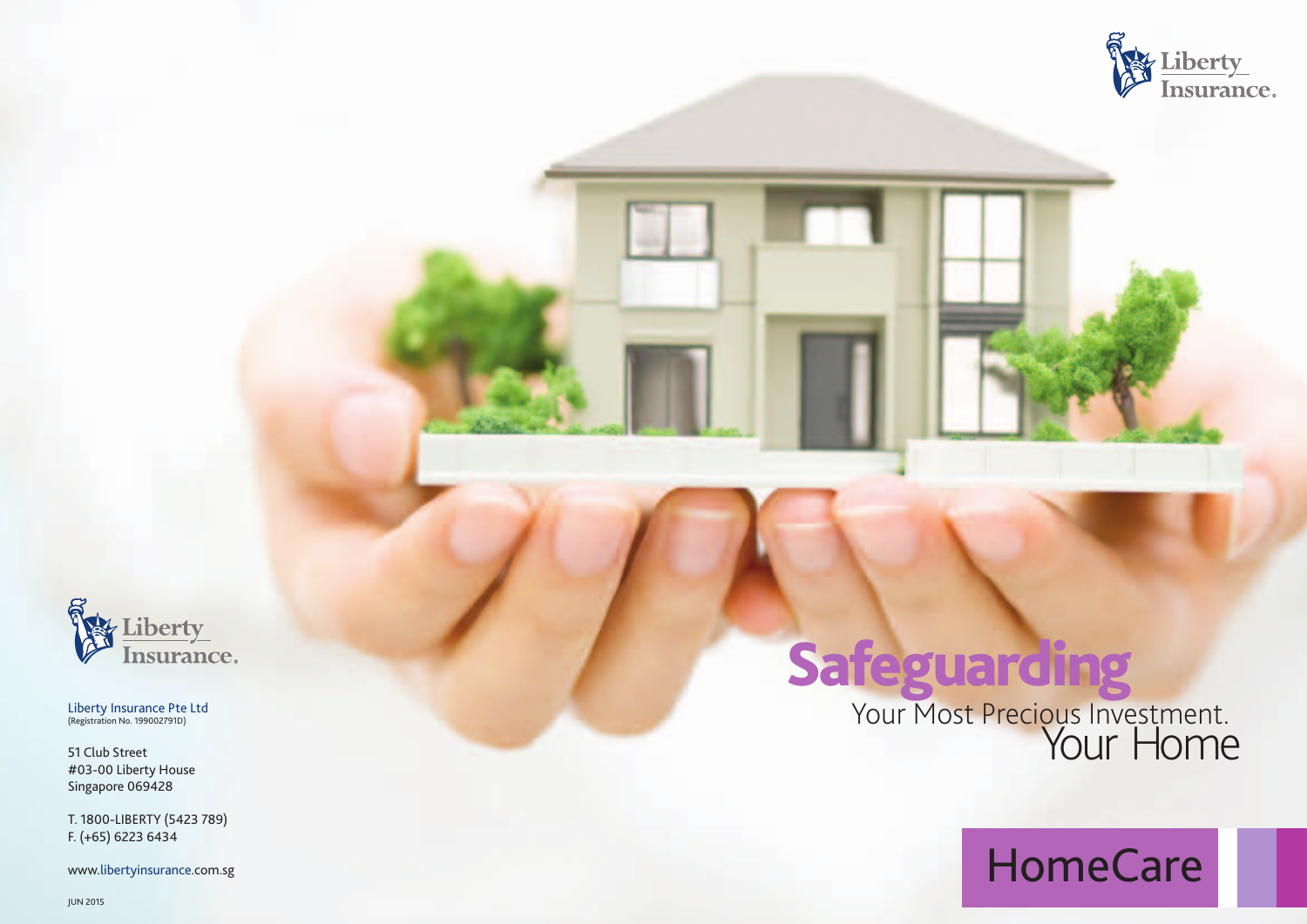### **We know how important your home is to you**

Singapore is a beautiful and safe place that many locals and foreigners have chosen to call home despite the high cost of living. It is undeniable that setting up home here is expensive whether or not you own the property you live in.

Having worked hard to be a homeowner, and it is only natural that you would want to protect it well against any unforeseen accidents.

Let HomeCare protect your family and your home, its fixtures, fittings, renovations and contents against loss or damage from such accidents. It is a specially designed policy that combines a comprehensive set of insurance covers under one affordable package.

# **Benefits at a Glance**

- Combines various classes of insurance under one policy
- Easy to arrange
- Competitive premium terms
- First loss basis
- No Claim Discount
	- 10% of the gross premium for the first renewal
	- 15% of the gross premium for the second renewal onwards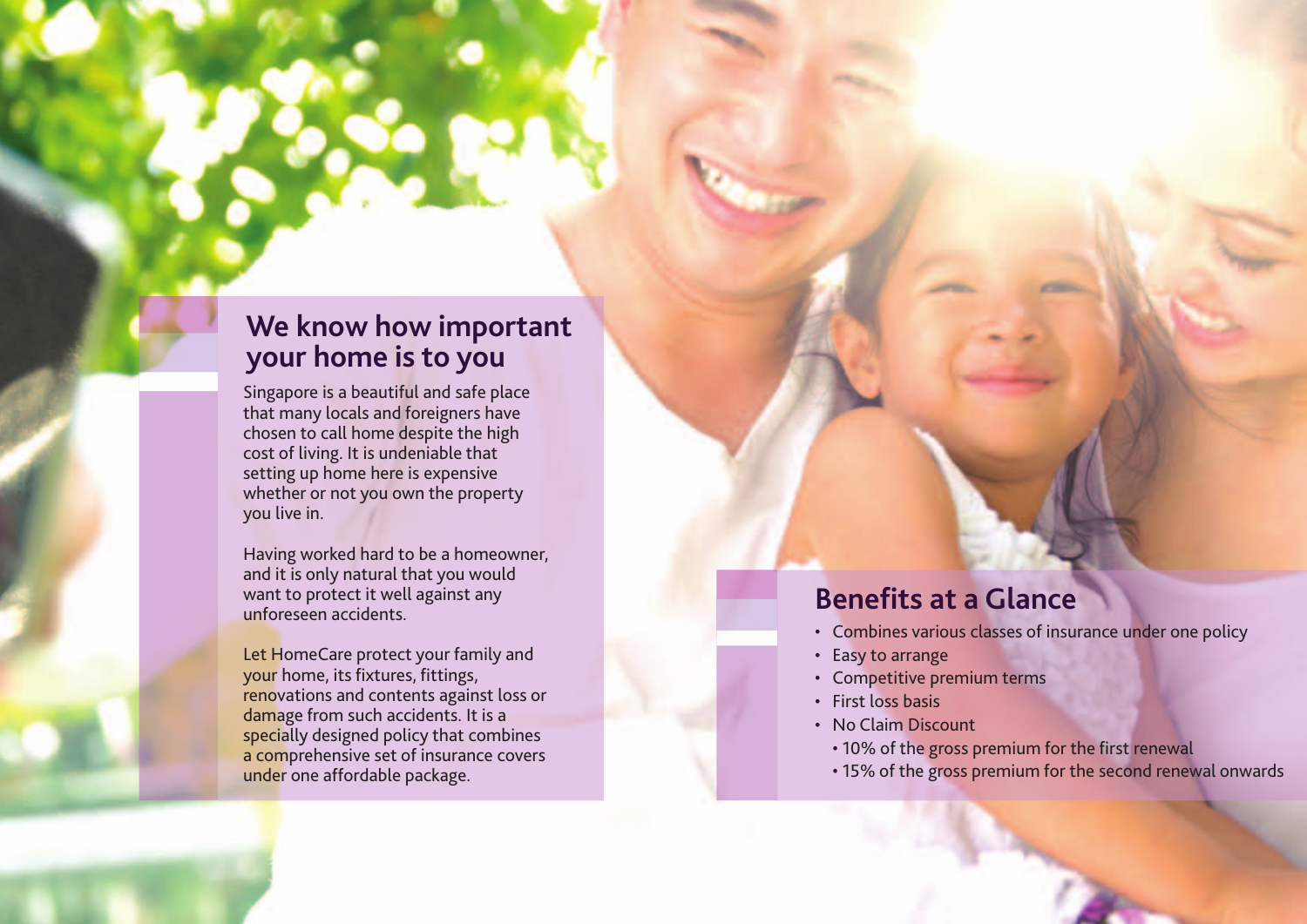## **Summary of Benefits**

| Description of Benefits |                                                                                     | Plan A      | Plan B      | Plan C      | Top-Up Plan (from Plan C)        |                           |
|-------------------------|-------------------------------------------------------------------------------------|-------------|-------------|-------------|----------------------------------|---------------------------|
|                         |                                                                                     | Sum Insured | Sum Insured | Sum Insured | <b>Top-Up Rates</b>              | Maximum Sum Insured Limit |
| <b>Section 1</b>        | <b>Building &amp;/or Renovations and Improvements</b>                               | \$\$50,000  | \$\$100,000 | \$\$200,000 | 0.0535%                          | \$\$3,500,000             |
| <b>Section 2</b>        | <b>Contents</b><br>(Excess: Please refer to Policy Wordings)                        | S\$15,000   | S\$40,000   | \$\$50,000  | 0.2568%                          | \$\$500,000               |
| <b>Section 3</b>        | <b>Personal and Family Liability</b><br>(Any One Accident/Unlimited Any One Period) | \$\$500,000 | \$\$500,000 | \$\$500,000 | S\$26.75 for every<br>S\$500,000 | \$\$1,000,000             |
|                         | <b>Food &amp; Beverage Extension</b><br>(Any One Accident/Aggregate)                | \$\$100,000 | \$\$100,000 | S\$100,000  | N.A.                             | N.A.                      |
| <b>Section 4</b>        | <b>Personal Accident</b><br>(S\$10,000 per person maximum S\$50,000 per Policy)     | \$\$50,000  | \$\$50,000  | S\$50,000   | N.A.                             | N.A.                      |
| <b>Section 5</b>        | <b>Emergency Home Assistance</b><br>(S\$100 per Event maximum 2 Events)             | S\$200      | S\$200      | S\$200      | N.A.                             | N.A.                      |
|                         | <b>Annual Premium</b>                                                               | S\$74.90    | S\$128.40   | S\$192.60   |                                  |                           |

• Sections 1 and 2 of the Policy are on First Loss Basis

- Definition of First Loss Basis: Total compensation payable for loss/damage due to an insured peril will be up to the total insured value regardless of actual values of the lost/damaged items
- Premises situated on road level or basement is subject to an excess of S\$2,500 each and every loss in respect of flood claims
- Premiums above include prevailing GST

The information provided here is a summary. Please refer to the actual policy wordings for the terms and conditions. More information about HomeCare is available on our website www.libertyinsurance.com.sg.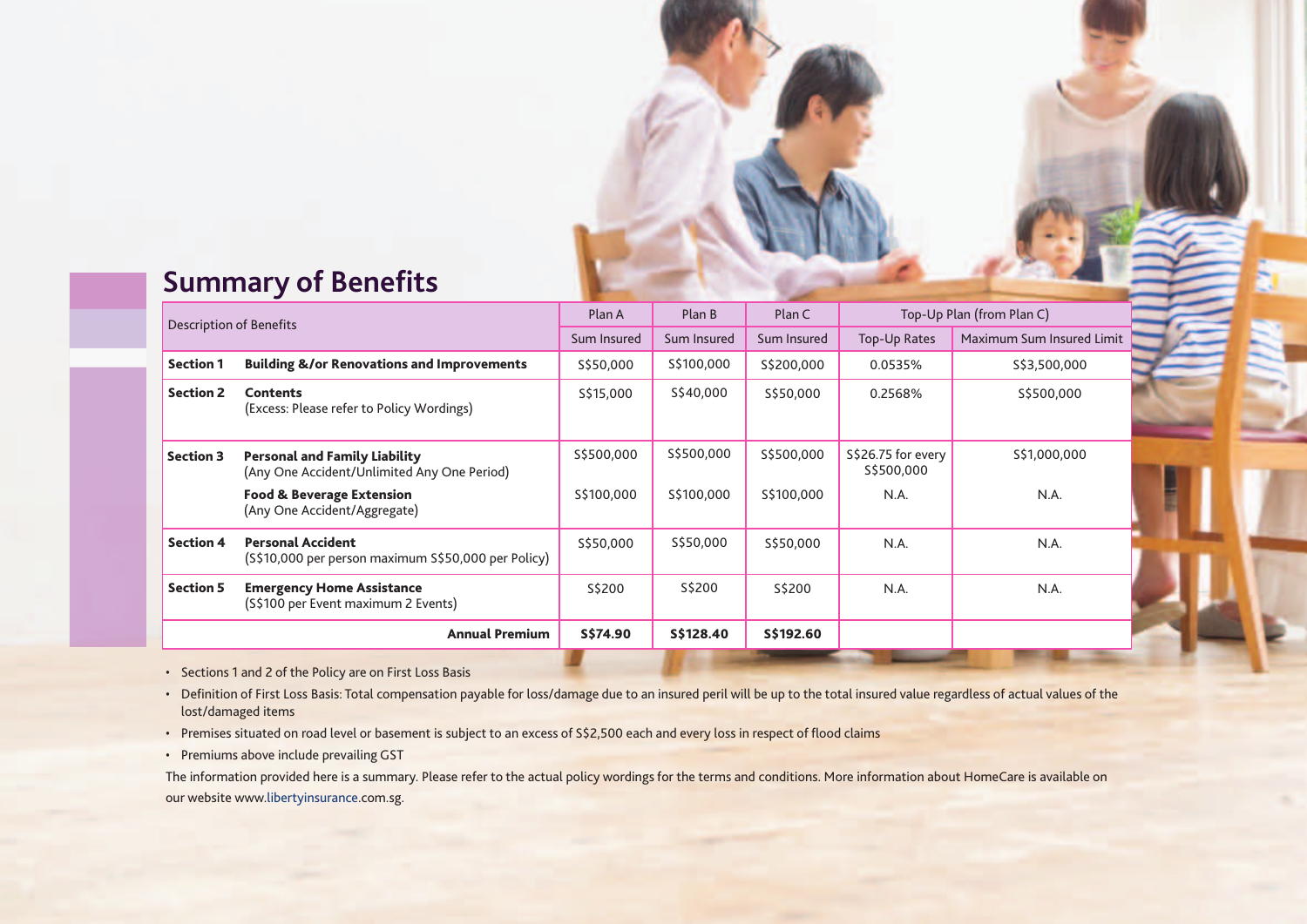| <b>Building including Renovations and</b><br><b>Section 1</b><br><b>Improvements (Fire &amp; Extraneous Perils)</b> | Insures against loss of or damage to renovations, improvements, fixtures and fittings caused by<br>• Fire, lightning, explosion<br>• Earthquake, volcanic eruption<br>• Bursting or overflowing of domestic water tanks and pipes (in excess of S\$200)<br>· Flood, windstorm, typhoon (in excess of S\$500)<br>• Burglary, malicious damage<br>• Strikes, riots, civil commotion<br>• Impact by aircraft or other aerial devices, falling trees, road vehicles<br>• Landslip and/or subsidence due to flood (in excess of S\$10,000 or 10% claim amount,<br>whichever is higher)<br>• Accidental breakage of fixed glass on doors, windows, partitions, cabinets, or walls<br>Other covers, following a claim:<br>• Costs of removal of debris<br>• Fire extinguishment cost<br>• Loss of rent/cost of alternative accommodation if building is made uninhabitable |
|---------------------------------------------------------------------------------------------------------------------|---------------------------------------------------------------------------------------------------------------------------------------------------------------------------------------------------------------------------------------------------------------------------------------------------------------------------------------------------------------------------------------------------------------------------------------------------------------------------------------------------------------------------------------------------------------------------------------------------------------------------------------------------------------------------------------------------------------------------------------------------------------------------------------------------------------------------------------------------------------------|
| <b>Contents (All Risks)</b><br><b>Section 2</b>                                                                     | Insures on an All Risks basis against accidental loss of or damage to home contents and<br>personal effects in the home including:<br>• Deterioration of food and drinks in freezer due to its breakdown<br>• Damage to contents in the course of removal<br>• Cost of preparation of new title deed for the insured property<br>• Cost of replacement or repair of home security system, lock/keys following a break-in<br>• Loss or damage to visitors' and domestic servants' personal effects<br>• Cost of temporary domestic help following accident at home<br>• Accidental death/theft of pedigree pets<br>• Conservancy or management fees if building is made uninhabitable<br>• Compensation for denial of access to home<br>• Compensation following Home Quarantine Order                                                                               |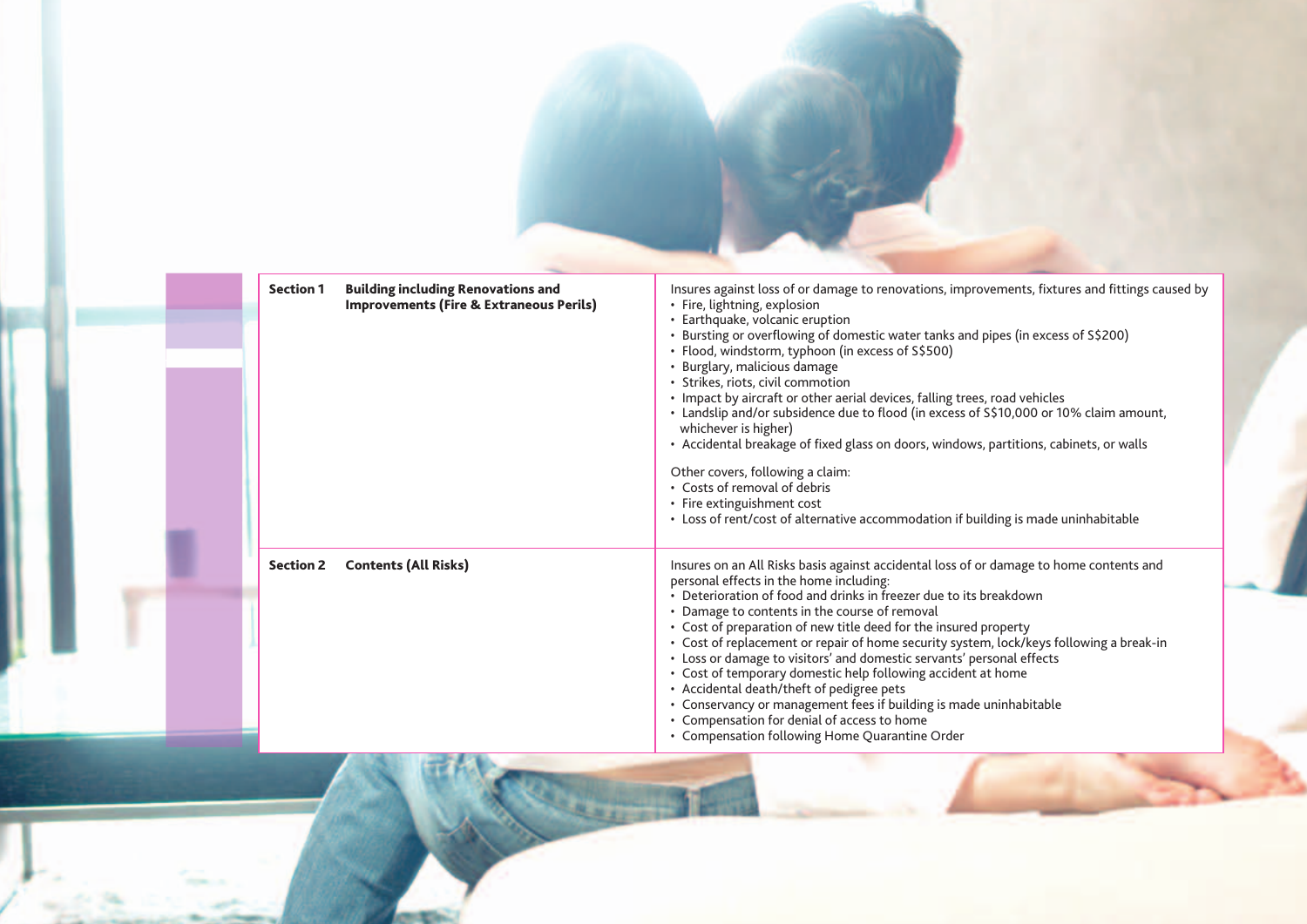| <b>Section 3</b> | <b>Personal and Family Liability</b> | Insures against third party claims for bodily injury or property damage caused by the Insured or<br>his family while living in the insure premises. Cover includes legal costs and expenses incurred<br>with our written consent.<br>The coverage is provided anywhere in Singapore and is subject to Singapore jurisdiction. |
|------------------|--------------------------------------|-------------------------------------------------------------------------------------------------------------------------------------------------------------------------------------------------------------------------------------------------------------------------------------------------------------------------------|
| <b>Section 4</b> | <b>Personal Accident</b>             | Compensation for accidental death or injury to Insured, spouse and their children<br>The coverage is provided worldwide on a 24-hour basis.                                                                                                                                                                                   |
| <b>Section 5</b> | <b>Emergency Home Assistance</b>     | In the event of an emergency at home, the Policy pays up to S\$100 per event for<br>emergency repairs and services (e.g. locksmith, electrical, plumbing, air-conditioning, pest<br>control, etc) arranged through Liberty Helpline at (+65) 6636 1131 (24 hours). Up to 2<br>events per Policy period.                       |